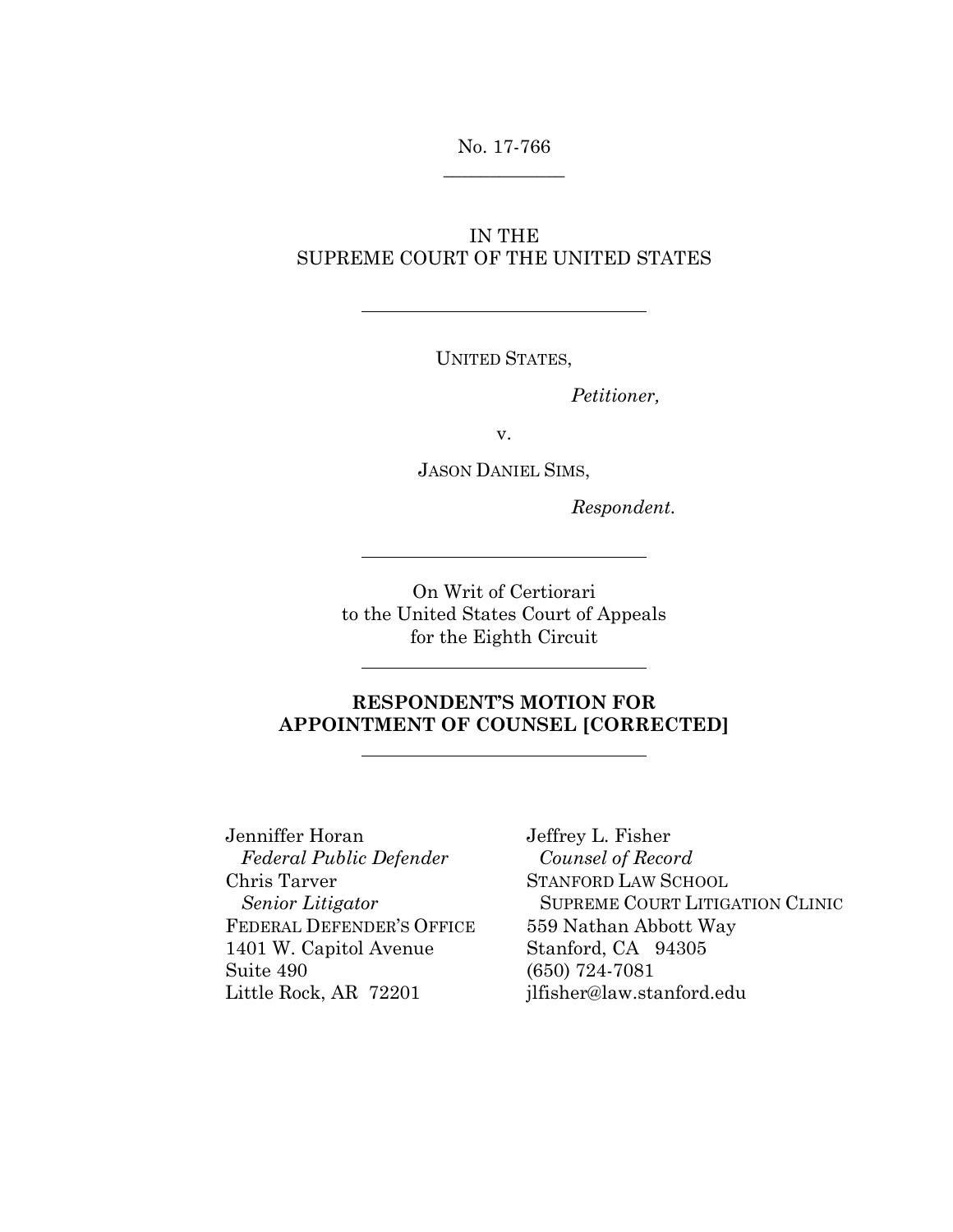#### **MOTION FOR APPOINTMENT OF COUNSEL**

Respondent Jason Daniel Sims hereby moves, pursuant to S. Ct. Rule 39.7, to appoint Jeffrey L. Fisher of the Stanford Supreme Court Litigation Clinic as his counsel of record. In support of this motion, respondent supplies the following information:

1. This Court granted certiorari and respondent's motion to proceed *in forma pauperis* in this case on April 23, 2018.

2. Mr. Fisher is well qualified to undertake this representation. He serves as the Co-Director of the Stanford Law School Supreme Court Litigation Clinic. He has argued numerous cases in this Court and has been involved in dozens of others. Several of those cases have involved the subjects of this case: federal sentencing law in general and the categorical approach in particular.

3. Mr. Fisher has the resources necessary to undertake this representation. The Stanford Supreme Court Litigation Clinic employs three instructors (including Mr. Fisher), all of whom regularly litigate in this Court. Mr. Fisher is also special counsel at O'Melveny & Myers LLP, which has an appellate department with extensive Supreme Court experience. Mr. Fisher will serve as co-counsel with the Federal Public Defender's office for the Eastern District of Arkansas, which represented respondent in the Eighth Circuit and during the certiorari stage in this Court.

4. Mr. Fisher has been a member in good standing of the Washington State Bar since 2000 and of the California Bar since 2008. He also is a member of this Court's bar.

1